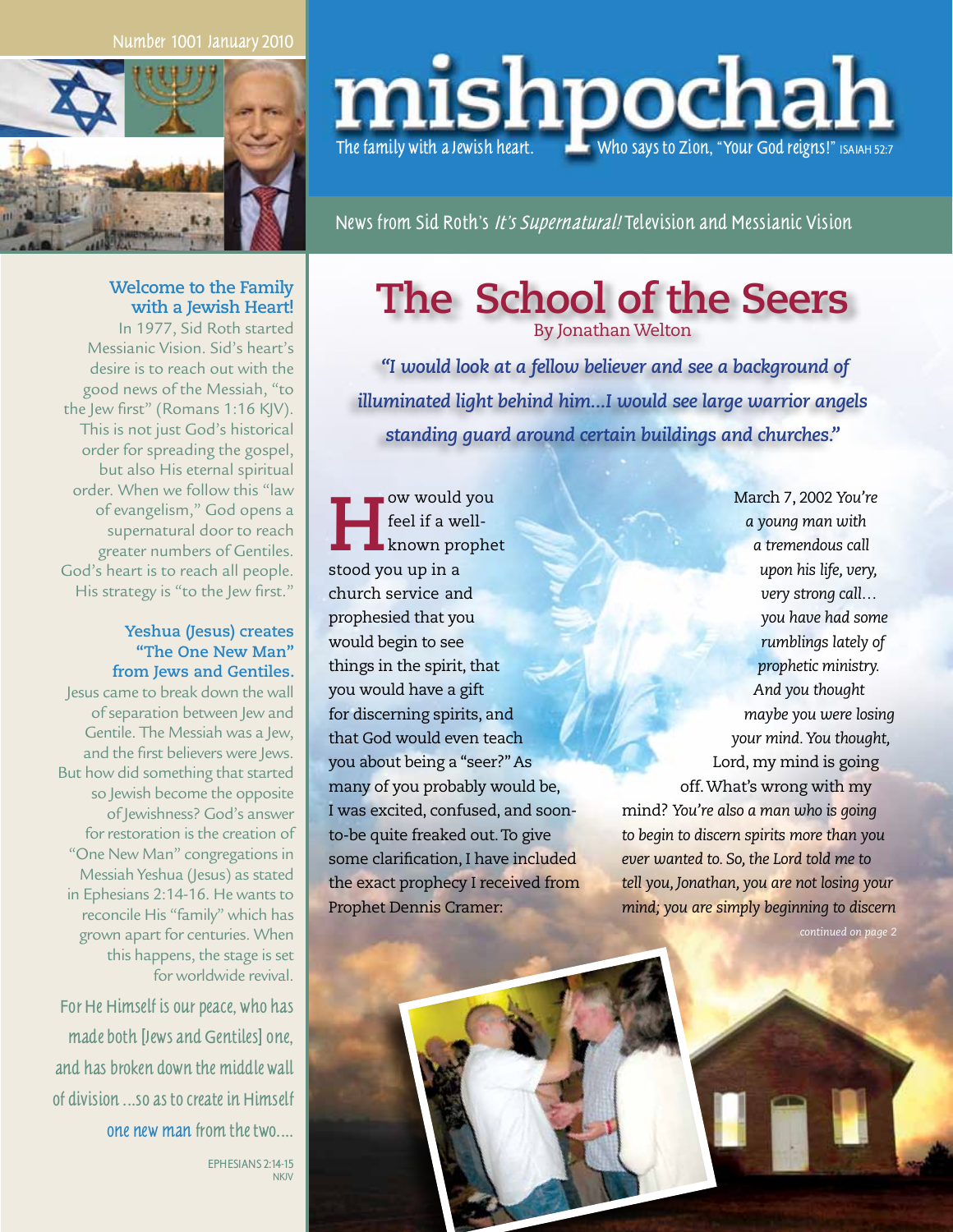

*spirits* 

*as never before. There is a good prophetic call upon your life… But also, as I said, especially discerning of spirits.*

March 9, 2002: *Jonathan, you have a strong seeing edge already developing in your life. You are uncomfortable with this because you don't know what you are seeing. It's caused you some distress. You've almost begun to feel a little rejected. But the Lord says all He is doing is teaching you about being a* seer. *Your own unique seeing gift and dimension. The Lord says just keep your mouth shut; don't get too verbal about what you are seeing because you are still in the beginning stages of understanding this. So, the Lord says a seeing dimension is going to be well developed in your life in the years ahead.*

### The Gift is Activated

The day that I received this word, I began to see things in the spirit around me. I had never had this gifting activated before, and so I was very startled with this new experience. I began to see colors in the spirit, words imposed over the physical things in front of me, body parts randomly appearing, fire or water descending on things, places, or people. I would on occasion even see angels or demons. When I first

# "I would see angels carry in strange-looking i of people, and then those same people would

started seeing these things, I was surprised and even confused. I had to grow, learn, and come into understanding about what was happening.

I was really taken aback by this whole new gifting, especially since I didn't have anyone to mentor me in seeing at the time. There are precious few in the Body of Messiah who are willing to share their experiences. The Lord had to personally teach me about the things He was showing me.

#### In My Experience

From my personal experience I can tell you that when God first opens your spiritual eyes as He did mine, it can be very scary, even terrifying. When it first started, I was not expecting to see into the spirit realm. I wasn't against such experiences — I was just unaware of them.

I would look at a fellow believer and see a background of illuminated light behind him, or I would see a nonbeliever and a darkness or cloud of depression on him. I would see large demonic presences hovering on or above certain buildings. I would

see large warrior angels standing guard around certain buildings and churches. There were times I could see angels dancing among us at church during worship. At other times, I would

see the worship get cut off by a speaker who was not following the Holy Spirit's leading, and I would see very sad expressions on the angels' faces. It looked as though they were crying because they knew what we were missing out on by worship being cut short. I would see angels carry in strange-looking internal organs that they would put inside of people, and then those same people would later testify to having been healed. I found these experiences overwhelming, and I want to clarify that I didn't read any books that encouraged or directed me in any of this.

### Flipping the Switch

About a month after Dennis Cramer prophesied over me, the frequency of the visions began to diminish, and again I was confused. I thought, *did I commit some sin that is hindering my seeing ability? Have I done something wrong? What is happening to my gift?*

The Holy Spirit showed me that in the previous month He had sovereignly demonstrated to me the potential of

> my seer gifting. Now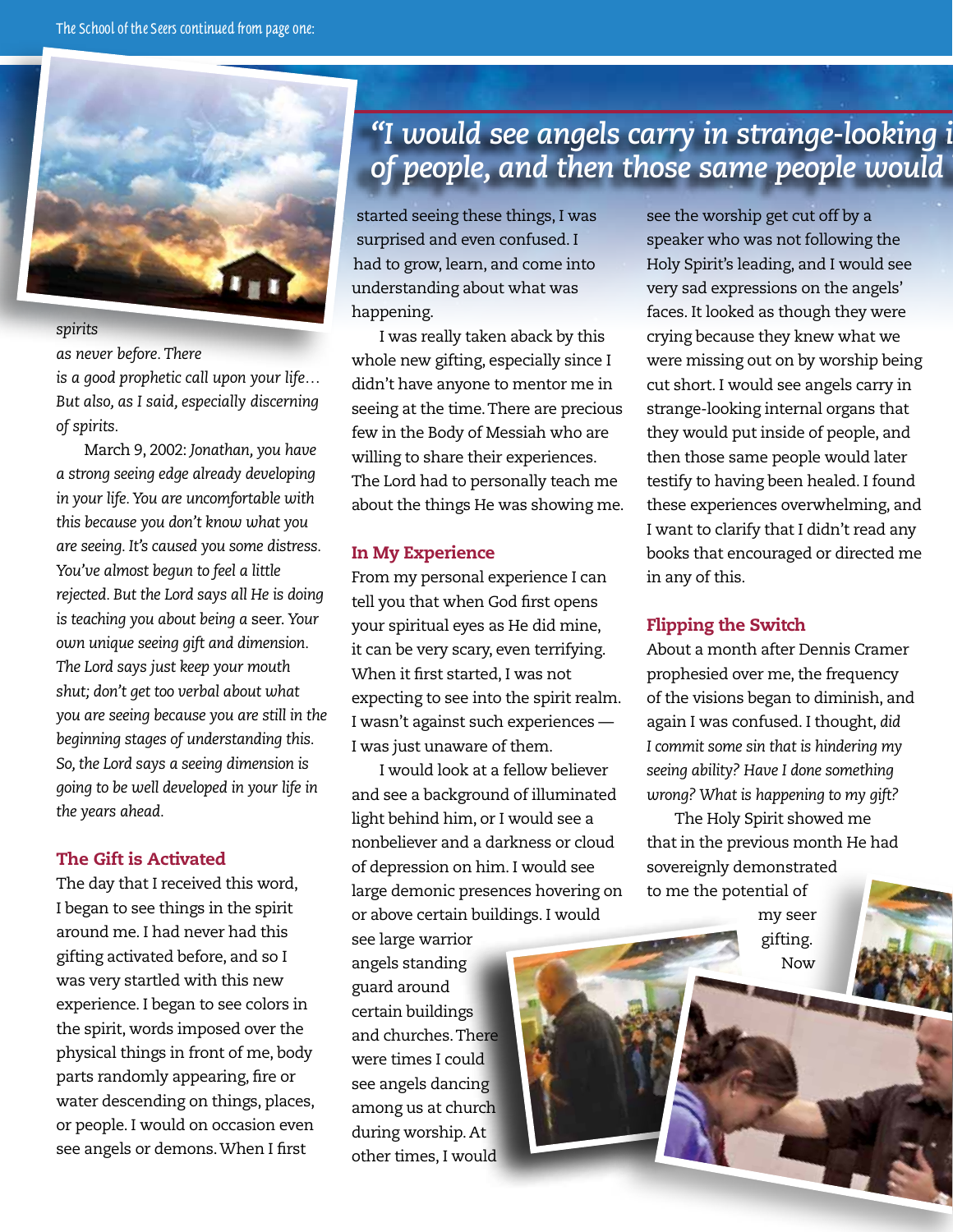# $\overline{I}$  internal organs that they would put inside *of people, and then those same people would later testify to having been healed."*

the Lord would teach me how to activate my gifting. In the spirit I saw a large switch, much like a typical wall-mounted light switch. On the switch were the words "On" and "Off," and then in my spirit I heard the meaning. In the first month the Holy Spirit had flipped my switch "On" to enable me to see in the spirit realm around me. Now He was flipping my switch to "Off," and things would be totally normal again. The Holy Spirit told me that He would teach me how to flip the switch myself.

### We Move the Switch By Faith

With all of the gifts of the Holy Spirit, we have a role in activating them. Sometimes the Holy Spirit will move sovereignly and heal someone, but most of the time faith must be activated. When we read the Gospels, we often see Jesus telling people to take an action — to show themselves to a priest, to wash the mud from their eyes, or to pick up their bed and walk. These were each acts of faith that, when activated, released the gift of healing.

> If the Holy Spirit tells me to give a prophetic word, then I must take part in cooperating with the Spirit and deliver the word. When you activate faith, then you have stepped over

*Jonathan Welton ministering in Mexico.*

into the things of the Kingdom realm: healing, prophecy, miracles, discerning of spirits, and so on. The Lord was moving me from relying only on sovereign experiences, into activating my faith to believe for the gift of discerning of spirits to function (see John 5:8; Mark 2:9; John 9:11; Luke 17:11-19).

#### **Activation**

The Lord taught me about activating my faith and "flipping my switch." In this activation I direct you to prepare your heart for the Lord to teach you about flipping your spiritual switch. As a symbol of activating your faith, I recommend that you anoint yourself with oil. Go to your cupboard or pantry and find some olive or other safe food oil. Take a small dab and place it on yourself — you could put it on your forehead or wherever. As you do this, say this prayer in your own words: *Lord, I receive Your anointing. I desire to grow in my walk with You. I open my heart for more of Your work in and through me. I desire to fulfill the call on my life. I ask for Your anointing to run down upon me now* (see Psalm 133)*.*



*Exhibiting extraordinary wisdom and meekness as a teacher, Jonathan Welton leads even hesitant individuals to discover fresh experiences of Kingdom realities. With a dual calling of teacher and seer, Jonathan raises* 

*the standard for walking in wisdom, character, and power. Carrying a revelatory forerunner anointing, he imparts new understanding and Kingdom perspectives.*

## **Family resources**

### *Your How-to Guide for Seeing into the Spirit Realm!*

### The School of the Seers by Jonathan Welton

*How would you like Jonathan to mentor you in the school of the seers? In this groundbreaking book, he teaches you how to see with your spiritual eyes. You will also learn how to use this gift for emotional and physical healing, how to recognize what may be hindering your discernment, and much more! Included with the book is the CD of my radio interview with Jonathan in which he prays for an impartation for you.* The School of the Seers

*and the interview CD are available for a donation of \$22 or more (\$26 Canadian).*

Sid



### mishpochah **January 2010**

Copyright ©2010. "Family" in Hebrew, *Mishpochah* is the newsletter for Sid Roth's *It's Supernatural!* Please contact us to receive a complimentary six-month subscription. Published bimonthly by: *It's Supernatural!*, PO Box 1918, Brunswick, Georgia 31521; Phone for subscriptions and credit card orders 800-548-1918; Phone for other inquiries 912-265-2500; Email info@SidRoth.org; www.SidRoth.org.





Unless otherwise indicated, Scripture taken from the New King James Version. Copyright ©1979, 1980, 1982 by Thomas Nelson, Inc. Used by permission. All rights reserved. Emphasis added.